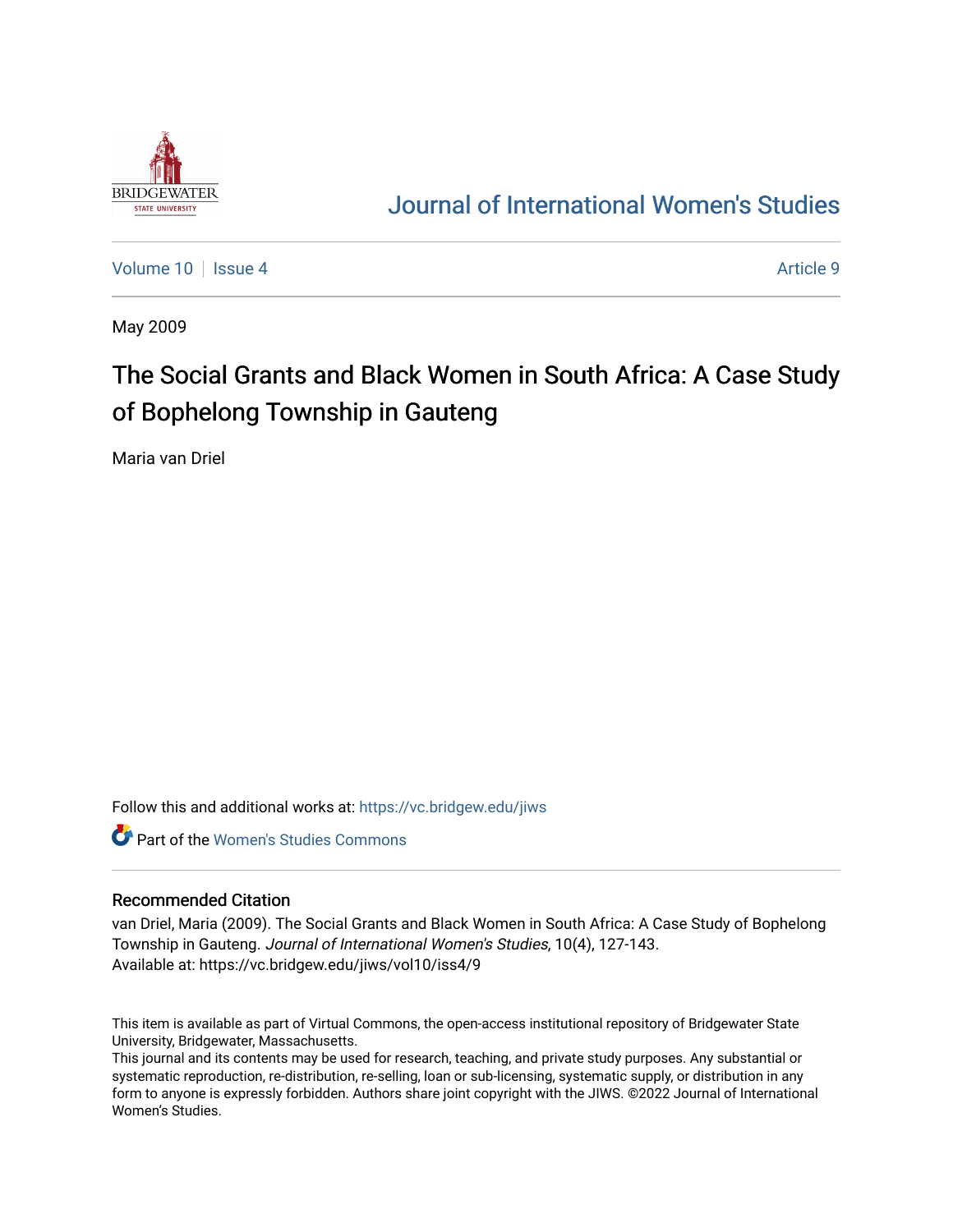## **The Social Grants and Black Women in South Africa<sup>i</sup> : A Case Study of Bophelongii Township in Gauteng**

By Maria van Driel<sup>1</sup>

#### **Abstract**

 In post Apartheid South Africa 12.4 million people receive a social grant. This paper discusses the significance of the grants, and black women's role through the prism of the grants. The paper is based on a case study in Bophelong township near Johannesburg. The methodology draws on primary and secondary sources, a small socio economic survey, indicative interviews with black women grant recipients, and the relevant literature. The principle of 'triangulation' is used to validate research findings. For a substantial number of families, especially single women with children, the grant is their sole income. Black women provide the necessary (unpaid) labour and care for children on a 'hand to mouth existence', but the grant does not assist recipients to break the cycle of poverty. The patterns of social reproduction in post-apartheid South Africa reinforces patterns of patriarchy inherited from apartheid, and reinforces the surbordinated position of women in society. The role of women as carers hampers black women's mobility to seek work and/or educational opportunities. Despite far-reaching Constitutional rights, the state, through the nature of the social grants, inadvertently reinforces the subordinate and unequal position of black women, structurally responsible for the caring for the young and the aged. This is indicative of neoliberal accumulation and social reproduction in post apartheid SA.

*Keywords:* Neoliberalism, social grant recipients, social reproduction

## **The Research question and Methodology**

There are two aspects to the research question:

- 1. What is the significance of the social grants in South Africa and
- 2. What is the specific position of black women in South Africa with regards to social reproduction as viewed through the prism of the social grants?

The four main grants discussed in this paper, paid monthly in 2007, include the old age pension grant (OAP), the child support grant (CSG), the disability grant (DG) and the foster care grant (FCG)

The research is based on a case study of Bophelong, a black township near Johannesburg, in South Africa. The paper draws on primary and secondary research: snowball interviews with grant recipients between March-July 2007; a socio economic survey in December 2007 (Van Driel: 2007a), and relevant literature. Thirty-one interviews were completed, twenty-five with grant recipients and six with key township informants. The recipients included 2 on OAPs, 4 on DGs, 2 on FCGs and 17 on CSGs.

 1 PhD candidate: Sociology Department, Wits University, South Africa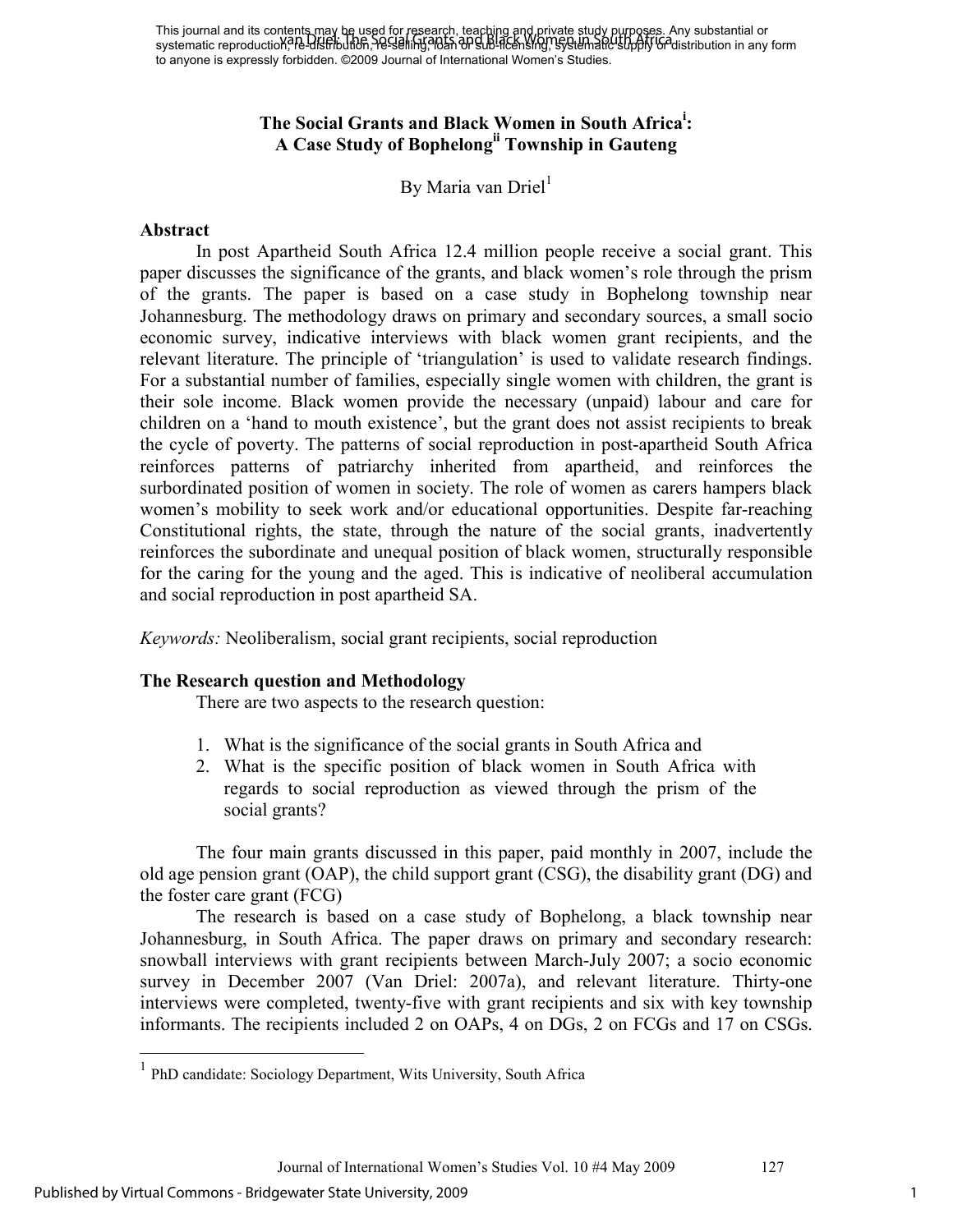Only one male recipient (DG) agreed to be interviewed, hence the paper focuses on the 24 women recipients (Van Driel: 2007b). Interviews were conducted in English and Afrikaansiii and a fluent Sesotho/ English/Afrikaans translator was present in all interviews, to assist if needed.

A random Survey (2007) of 5% of the population was proportionally drawn from the three housing types in Bophelong to ensure a representative sample. An official townplanning mapiv of Bophelong was used to calculate the 5% questionnaires needed for each geographic section (counting each house-stand). The informal settlement shacks were counted manually during the Survey. The housing types include:

- i) The (1 054) four-roomed township houses built during apartheid, with an inside toilet, piped water in the kitchen and bathroom and municipal electricity.
- ii) The (10 000) tiny two-roomed RDP houses with one inside tap in the toilet, and one outside, and prepaid electricity meters, built in post apartheid SA.
- iii) The informal settlement (488 shacks), built by occupants in post apartheid SA have no water, electricity and toilet facilities.

The Survey<sup>v</sup> was completed with the assistance of sixteen local 'volunteer workers<sup>'vi</sup> from the Department of Social Development (DSD), from the African Skills and Development Initiative (ASEDI). Interviewers were trained to use the questionnaire and understand the survey. While the questionnaire was in English, the training enabled interviewers to clarify possible queries, and all of them could communicate in local African languages. Interviewers worked in pairs to assist each other. All questionnaires were checked together with the interviewers to ensure data accuracy and reliability. A total of 599 questionnaires (73 from the Old Township, 502 from the RDP houses and 24 from the shacks) were completed.

## **The Case study method**

This study is informed by Burawoy's (1998) case study method, which, he argues, can be used to contribute to knowledge about society in general. This method implies being familiar with the experiences and understandings of interviewees, being sensitive to their social and historical context, and relating individual experiences to social, structural relations and processes in contemporary SA. Burawoy emphasises the importance of relevant theory and literature (even before entering the field). The 'detail of lived life' and 'thick description' is needed to convey 'other people's ways of life' (Geertz: 2000, p. xi). The paper is based on the principle of triangulation to validate research findings.

## **The Bophelong Case Study**

#### *Overview*

Even after apartheid Bophelong remains a low-income black township in Emfuleni municipality, 70 kilometers south of Johannesburg. After 1994, Emfuleni municipality was restructured to include black townships and former white towns (FWTs). Emfuleni has a population of 658 422 (Census 2001), 47% are economically

2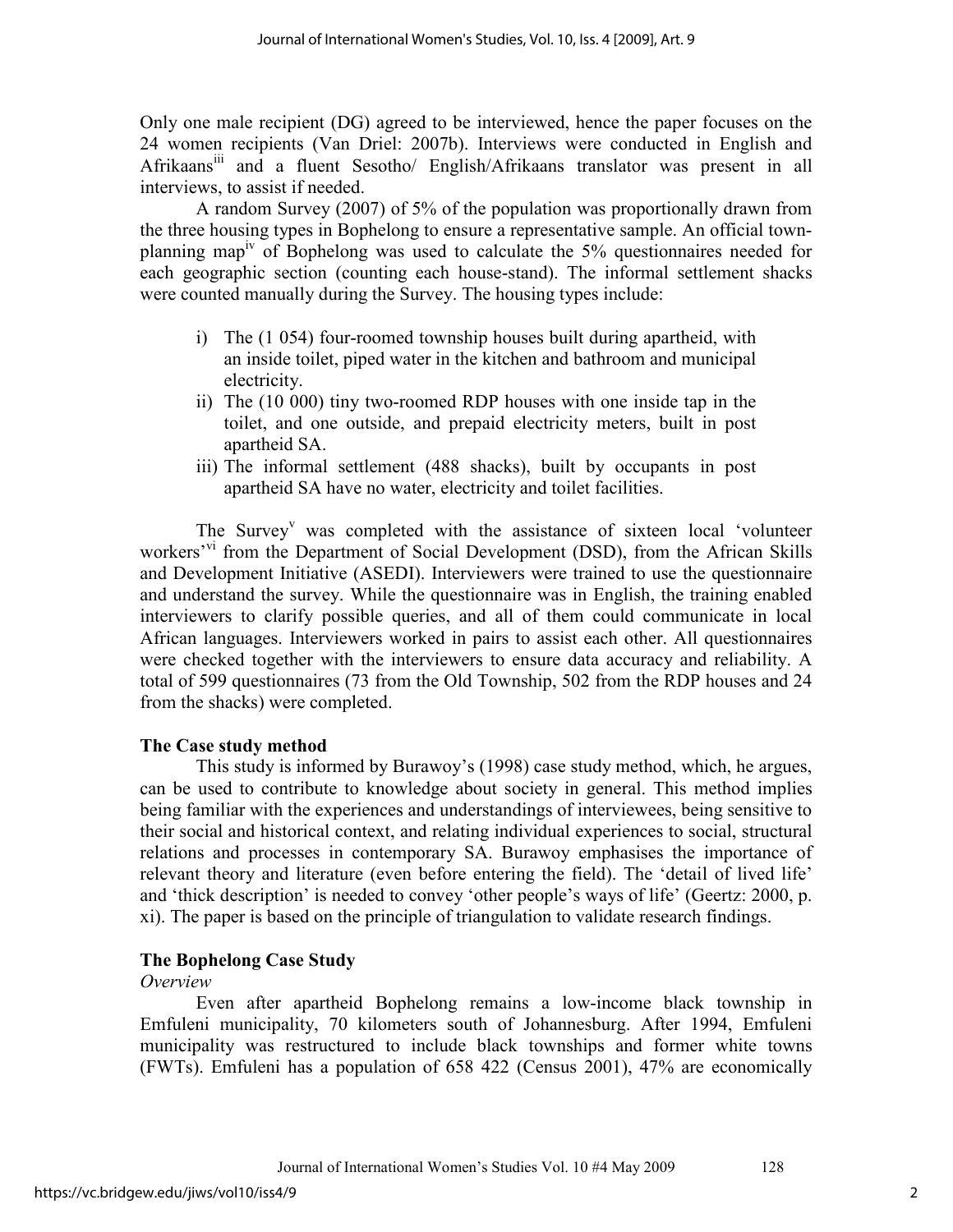active, 23% are employed and 24% are unemployed (Slabbert 2004, quoted in IDP 2007: p.15).

Poor households increased from 30% in 1991 to 53% in 2000 (ibid). Wealth is extremely skewed, 80% of households (blacks) earn 40%, and 20% of households (whites) earn 60% of the total income in the region (ibid) – an apartheid legacy. Income is sourced from wages, informal activities, pensions, remittances and other means (ibid).

Historically this (Vaal) region was important for SA's capitalist development coal mining, iron, steel, metal and related secondary industries. Powerful parastatals - the Iron & Steel Corporation (ISCOR), the SA Oil and Gas Corporation (SASOL) and ESKOM (energy), anchored the development of secondary industry in the region in the 1950s. Historically, the black workforce was largely unskilled male migrants from the Eastern Cape and Kwazulu Natal (and some urban workers), who were subjected to stringent pass laws. Until the late 1960s White workers did skilled and semi-skilled work, till the demands of manufacturing for increased skills drew in black workers. However, the declining economic situation in the 1970s, and the international shift to neoliberalism influenced the National Party<sup>vii</sup>, and SASOL was privatised in 1979 and ISCOR in 1989. The ISCOR workforce declined from 44 000 in 1980, to 12 200 in 2004 (groundWork Report: 2006) through 'lean' production methods associated with neoliberalism (Hlatswayo: 2005). In 2004, following a global restructuring of the steel industry, ISCOR was bought by Mittal Steel. The workforce at SASOL and ESKOM was also reduced as a result of production changes, and/or their relocation to the Mpumalanga province. Besides Mittal Steel, work opportunities in the region are few. Manufacturing still dominates the region providing 42% of the region's economy (IDP: 2007, 14). Informal, casual and/or contract work is increasing (groundWork Report: 2006).

Bophelong was built in 1948 as a dormitory township for cheap black labour for surrounding industries. The heart of Bophelong remains in the old (apartheid) township where a few amenities exist – a clinic, a library, council offices, a satellite police station and a few local shops. There are no banks; no Internet cafes, no post office and residents have no landline telephones. Historically, ISCOR used mainly migrant labour (Hlatswayo: 2005) in its Fordist production methods (groundWork Report: 2006). While there are no work opportunities in Bophelong, it now provides casual and contract workers for Mittal Steel and surrounds, given the production changes. Bophelong residents still buy 80-90% of their groceries and clothing from the FWTs (Slabbert, 2004, 10).

#### *Post Apartheid*

The 10 000 RDP houses built in 1998/9 enveloped the old (apartheid) Bophelong, but no additional amenities were built. The (apartheid) facilities have been stretched to accommodate the additional population. Except for weekends, sombreness descends on the township by 8am, children are in school, the taxi rank is empty, the employed have left, and casual workers will come back tomorrow to seek work.

Bophelong remains dusty and polluted. There are few trees, few tarred roads and no drainage. Rains cause flooding, and inconvenience pedestrians and motorists. There is no public transport and people depend on (private) mini-bus taxis. Informal garbage dumps are visible everywhere. In contrast, the FWT of Vanderbijlpark across the road, is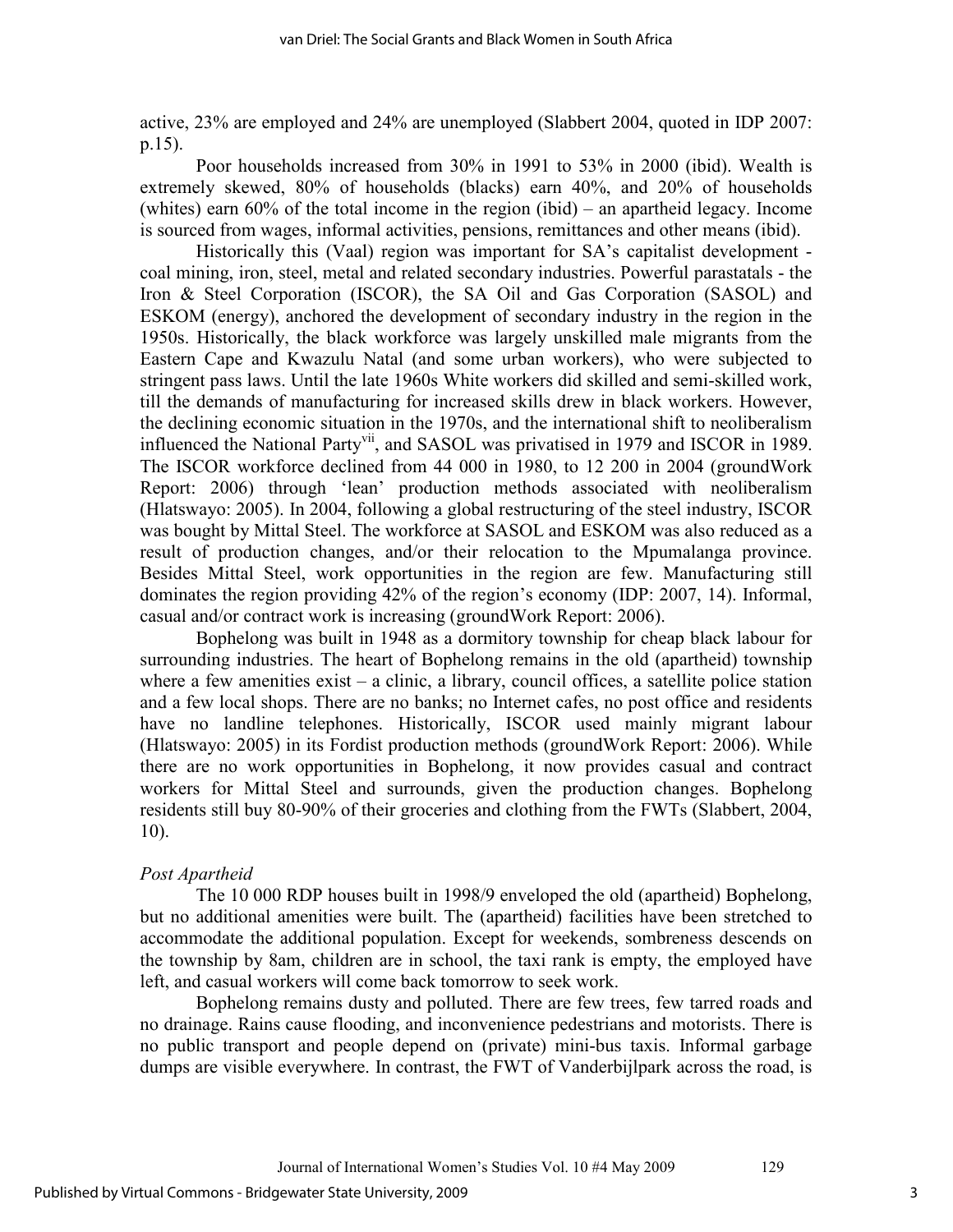tree-lined, lawned, with tarred roads, pavements and drainage; and large three-bedroomed houses, historically built for white skilled and semi-skilled workers.

#### **Bophelong Survey Results**

Only Survey (Van Driel: 2007a) results relevant to this paper will be discussed. The respondents were mainly women (73%), Sesotho speaking (72%), with some high school education (68%). Respondents were generally youthful, 50% were between 20 and 40 years old, and 20% were between 40 to 50 years. Most families (69%) have lived in the township for 5 to 10 years, (when the RDP houses were built). Five people live in each home (80%), amounting to about 60 000 people. This is plausible as in 2000 Bophelong had a population of 37 779 (Stats SA 200a, quoted in Slabbert: 2004, 62). People live in RDP houses (84%), old Bophelong (12%) and shacks (4%).

## *Family and family forms*

Respondents generally lived with family members or blood-relatives (95%). This is informative as surveys tend to focus on 'households' and not families.

Family forms are defined as follows: partnerships (civil, church and customary marriage and those 'living together'); single parents (both women and men living with children); multigenerational (the presence of grandparent(s)); and extended (uncles, aunts, cousins, etc).

Table 1 (below) indicates a significant increase in the single parent family form, from 10% in 1994 to 25% in 2007. Single parent families are significant in all three housing types, (averaging 24%), with the highest number in RDP houses (26%). Single female parents with children are the majority (91%). While Men 'head' partnership families (91%), females 'head' all other family forms: single parents (91%), multigenerational (71%) and extended families (53%). Overall, children lived with their mothers (61%), and mothers (78%) maintained the children compared to fathers (57%). Amongst single parents with children, maintenance is done predominantly by females (more than 80%).



**Table 1. Bophelong Survey 2007** 

4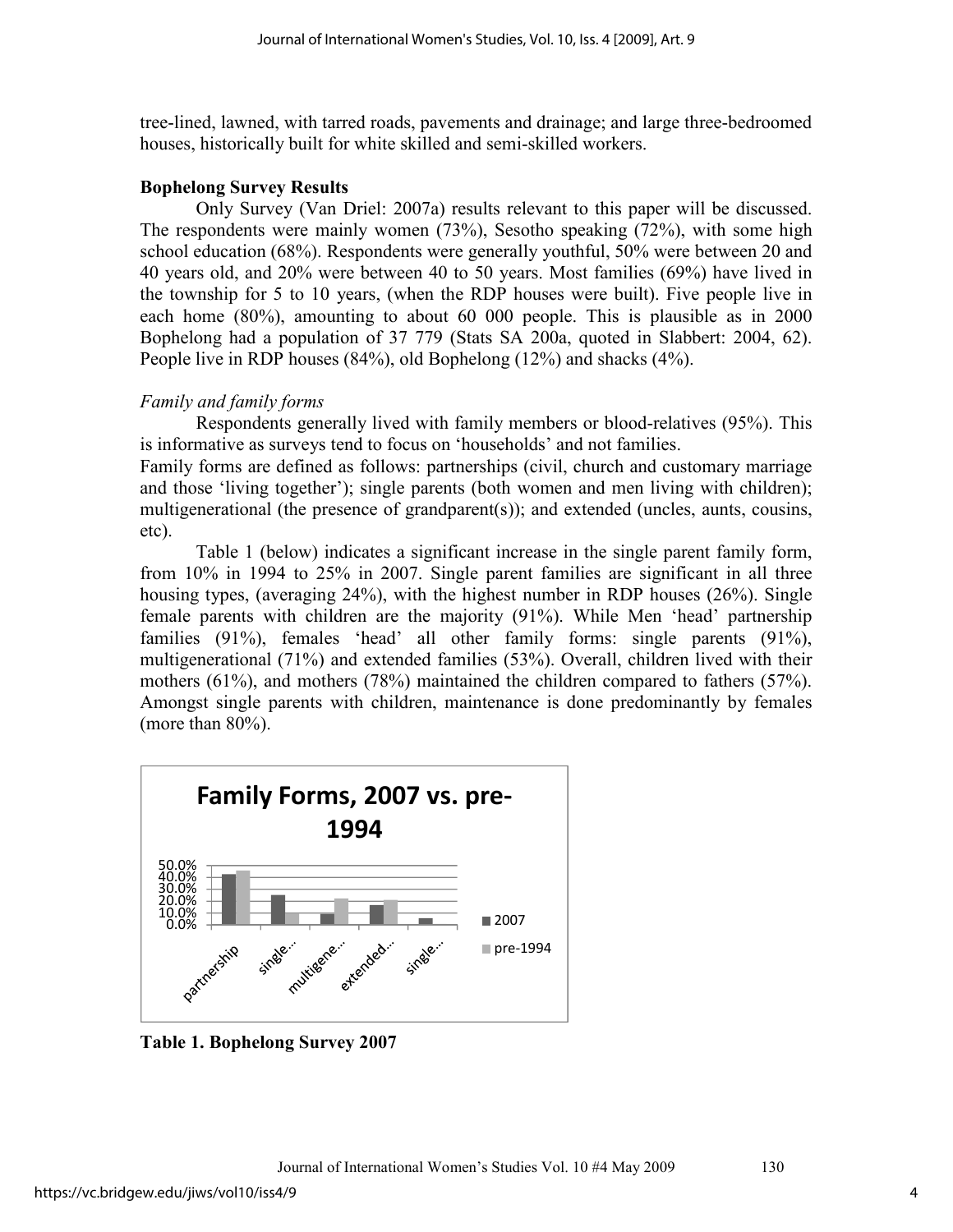#### *Income distribution and skills*

A substantial number of all families  $(69\%)$  live on less than R1000<sup>VIII</sup> (US \$133) per month. While this included 61% of partnerships, it was especially high in female-headed family forms, 79% of single parents, 70% of multigenerational and 72% of extended families. Partnership families (31%) had the highest monthly income between R1000 and R2000. Respondents were fulltime employed (27%), unemployed (47%) and did casual work (16%). Of these, Sixty-six percent (66%) sourced their sole income from a social grant. The skills base in Bophelong is low amongst all family forms (averaging 14%). But the skilled are higher in partnership families (21%) and low in all female-headed family forms: single parents (9%), multigenerational (5%) and extended (11).

The Survey confirms dire socio economic conditions prevalent for many people in Bophelong. Many respondents (51%) had incurred debt for furniture, clothes and school fees. Some (14%) had turned to local moneylenders (who charge 50% interest per month) to provide food  $(10\%)$ , services such as electricity  $(5\%)$ , schooling  $(6\%)$ , and other (11%). The main food eaten was: pap [maize porridge] (98%), vegetables (72%), bread (65%), morogo [spinach] (49%) and maas [sour milk] (40%). While people like meat, 36% eat meet twice a week, 33% eat meat once a week and 9% eat meat every day. The meat eaten includes frozen chicken (89%), sausage (43%) and bones (43%). The prevalence of low monthly income (R1000 pm) in the midst of high unemployment, across all family forms and housing types, indicates the importance of the social grants Bophelong.

#### *Moments of Normality…Social Grants in Bophelong*

In Bophelong, the SA Social Security Agency<sup>ix</sup> (RSA: 2004) pays the social grants over a three-day period every month. Recipients queue for 3-4 hours at the Bophelong Community Hall. Although safer, a minority (the 1 male interviewed), is paid through commercial banks, as recipients need transport (R14 or US \$1.80 per return fare), to access commercial banks in the FWTs, and because bank charges will decrease their grants.

Despite the long wait, there is laughter and lightness in the queues, confirmed by Hunter's (2007) study of CSG recipients in Kwazulu Natal. The old township is transformed into a 'normal town', a colourful hub of people. Traders sell a variety of goods from afval (ox/pig: feet, intestines, lungs and heart), to cheap clothes and plastic kitchenware. Customers queue to buy prepaid electricity, food and 'something nice for the children' (Hunter: 2007), like Parmalat yoghurt for a grandchild (Mosotho: 2007).

On payout days almost R3 million is paid out in Bophelong in social grants, and a significant amount is spent immediately, mainly on food, (Interviewees: 2007, De Koker et al: 2006). There is a pronounced difference in the social atmosphere and the social energy in the township. One can sense the joy and relief on the streets –before the money runs out and the cycle begins again.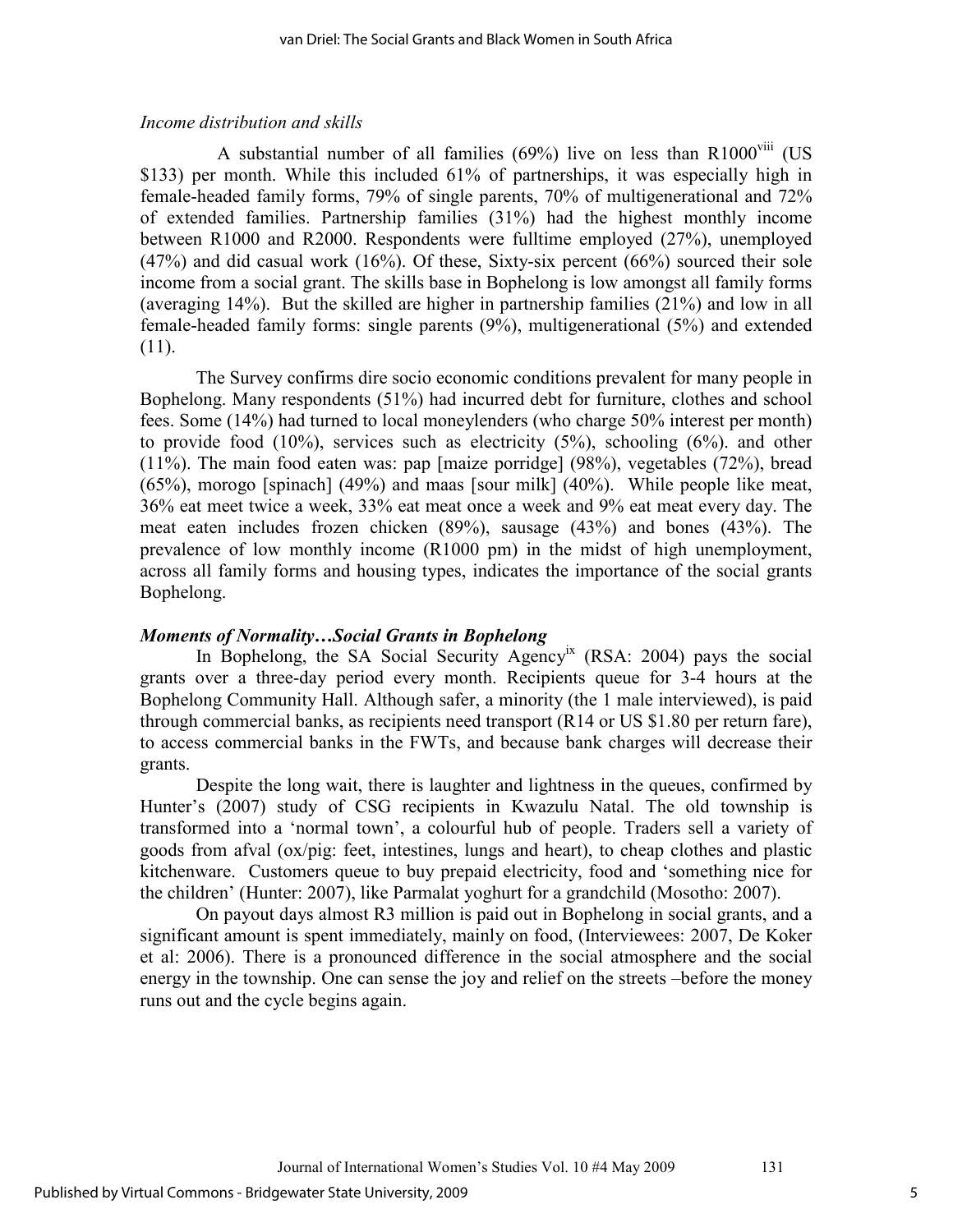| Types of          | Old age        | <b>Child</b>   | <b>Disability</b> | <b>Foster</b> | Care  | <b>Total</b> |
|-------------------|----------------|----------------|-------------------|---------------|-------|--------------|
| <b>Grants</b>     | <b>Pension</b> | <b>Support</b> |                   | Care          | Grant |              |
| No. of            | 224            | 2442           | 914               | 211           | 44    | 4835         |
| <b>Recipients</b> |                |                |                   |               |       |              |
| Percentage        | 25             | 51             | 19                |               |       | 100          |
| <b>Of Total</b>   |                |                |                   |               |       |              |

*Table 2: Social Grant Recipients in Bophelong Township (*Based on telephonic interview with SASSA official, Sharon X, 25 June 2007.)

The grants are paid monthly. The OAP is R870 (US \$114) for men over 65 and women over 60. The DG is R870, for men, women and children with a disability, between 18 and 60. The Care Dependency Grant is R870, for children who need fulltime care, from 1 to 18 years, and a medical certificate is needed. The FCG is R620 (US \$82) for orphans/children at risk, between 0 and 18 years, and can be extended to 21. The CSG is R200 (US \$26), for children between 0 to 14 years of age, compliant with a means test. In 2007, families must earn less than R9 600 per year or R800 per month, (US \$1 280 per year or US \$107 per month respectively) to comply with the means test.

Based on Table 2 below, about 4 835 people or 8% of 60 000 people are grant recipients. For indicative purposes, we assume 5 000 recipients and (conservatively) four people per home. This indicates that 20 000 people or 33% of the Bophelong population sources income from a social grant.

The total Social Grant payments in Bophelong (Table 2) for June 2007 (including unpaid or uncollected grants) was: R 3 022 260 (SASSA: 2007)<sup>x</sup>. If the total payments are divided by the assumed 5 0000 recipients, this averages R626.00 (US \$82) per month. In a family of four, this averages to R156 (US \$21) per person per month,or R5.00 (US \$0.66) per person per day, to cover basic expenses (food, electricity, transport, clothes and school fees). Bearing in mind that 51% receive a CSG (Table 3), this amounts to far less. For many families in Bophelong, making ends meet is difficult, confirming the Survey results. The national picture of the social grants will broaden the understanding of living conditions of women and children in SA.

| <b>Type of</b>         | April 2003 | April 2004 | April 2005 | April 2006    | April 2007 |
|------------------------|------------|------------|------------|---------------|------------|
| Grant                  |            |            |            |               |            |
| Old Age                | 2 009 419  | 2 060 421  | 2 093 440  | 2 144 117     | 2 186 189  |
| Pensions               |            |            |            |               |            |
| War                    | 4 5 9 4    | 3 9 6 1    | 3 3 4 3    | 2832          | 2 3 2 6    |
| Veterans <sup>xi</sup> |            |            |            |               |            |
| Disability             | 953 965    | 1 270 964  | 1 307 551  | 1 3 1 9 5 3 6 | 1 437 842  |
| <b>Foster Care</b>     | 138 763    | 200 340    | 252 106    | 312 614       | 381 125    |
| Care                   | 58 140     | 77934      | 88 889     | 94 263        | 103 992    |
| Dependency             |            |            |            |               |            |
| Grant                  |            |            |            |               |            |
| Child                  | 2 630 826  | 4 309 772  | 5 661 500  | 7 044 901     | 7879558    |
| Support                |            |            |            |               |            |
| <b>Total</b>           | 5 808 494  | 7941562    | 9 406 829  | 10 918 263    | 11 991 032 |

## **Social Grants: The National Picture**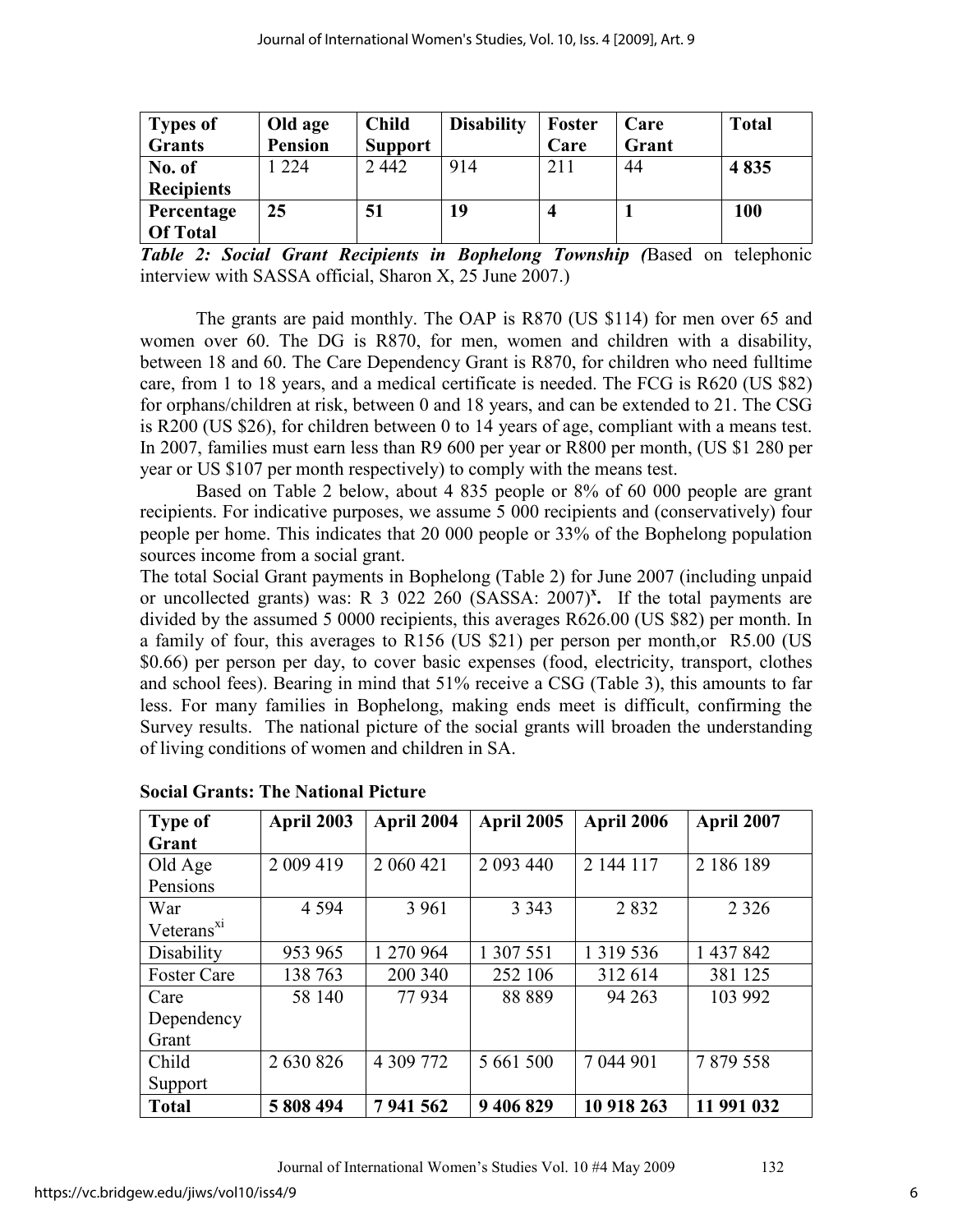|                 | van Driel: The Social Grants and Black Women in South Africa |           |           |               |               |  |
|-----------------|--------------------------------------------------------------|-----------|-----------|---------------|---------------|--|
|                 |                                                              |           |           |               |               |  |
| <b>Province</b> |                                                              |           |           |               |               |  |
| Eastern Cape    | 1 071 448                                                    | 1 501 031 | 1 743 007 | 2 0 9 4 6 4 2 | 2 2 5 5 0 3 4 |  |
| Free State      | 366 979                                                      | 503 063   | 596 083   | 678 522       | 734 145       |  |
| Gauteng         | 701 962                                                      | 976 533   | 1 165 679 | 1 3 1 8 9 8 1 | 1 406 375     |  |
| Kwazu-Natal     | 1 344 936                                                    | 1 836 975 | 2 149 969 | 2 498 888     | 2 913 720     |  |
| Limpopo         | 808 553                                                      | 1 152 621 | 1412882   | 1 640 032     | 1750286       |  |
| Mpumlanga       | 395 636                                                      | 580 684   | 704 070   | 836451        | 893 647       |  |

North West | 462 418 | 637 312 | 777 722 | 888 065 | 998 382

**Total 5 808 494 7 941 562 9 406 829 10 918 263 11 991 032** 

138 969 | 169 102 | 188 578 | 213 512 | 233 592

517 593 584 241 668 839 749 170 805 851

As we can see from Table 3 below, from April 2003 to April 2007, the number of people receiving the four main social grants increased consistently, especially in the poorest provinces - the Eastern Cape, Kwazulu Natal and Limpopo. The FCG, also for children, three times the amount of the CSG, is for non-biological parents, and constitutes only 3% of the total recipients. However, CSG recipients increased the most, from 2.6 million in 2003 to 7.8 million in 2007, an increase of 300%. The increase reflects the expansion of the CSG initially for children from 0-7 years in 1997, to 0-14 years in 2007. The spread of grant recipients in Bophelong (Table 2) is consistent with national trends (Table 3): the CSG grant is the majority (51%), and this is also confirmed by De Koker et al' (2006). The steep increase in the total number of recipients, especially for OAPs, DGs and CSGs, reflects the increased access of all South Africans to social grants after Apartheid. However, the 300% increase in the CSGs and its predominance (67%) nationally over the other grants, reflects the conditions under which 8 million children live, in families with low 'means-test compliance' income.

## **Table 3: Social grant beneficiaries: Grants by Type and by Province: April 2003- April 2007**

*Source: Intergovernmental Fiscal Review, Socpen, National Department of Social Development,* In Social Development Vote, (2007: p 334).

Earlier studies indicated that OAPs maintained the whole family and by 1999, nine million people benefited from the OAP (Hassim: 2005), whereas there were only 6 million recipients in 2003 (Table 3). Statistics SA Report on Income and Expenditure (2007) states that one in ten households rely on state grants for at least half the family's total income. This accounts for 1.5% of the total population's earnings; while the richest 10% earn more than half of all income; and the wealth gap within black society is wider than in any other community (Quoted in Boyle: 2008,3).

In the context of shrinking employment, many share grants meant for children, the aged, and the disabled. This research on Bophelong and the national picture discussed above indicate a daily struggle for (12 million) recipients, of which 67% are black women with children.

**Northern** Cape

Western Cape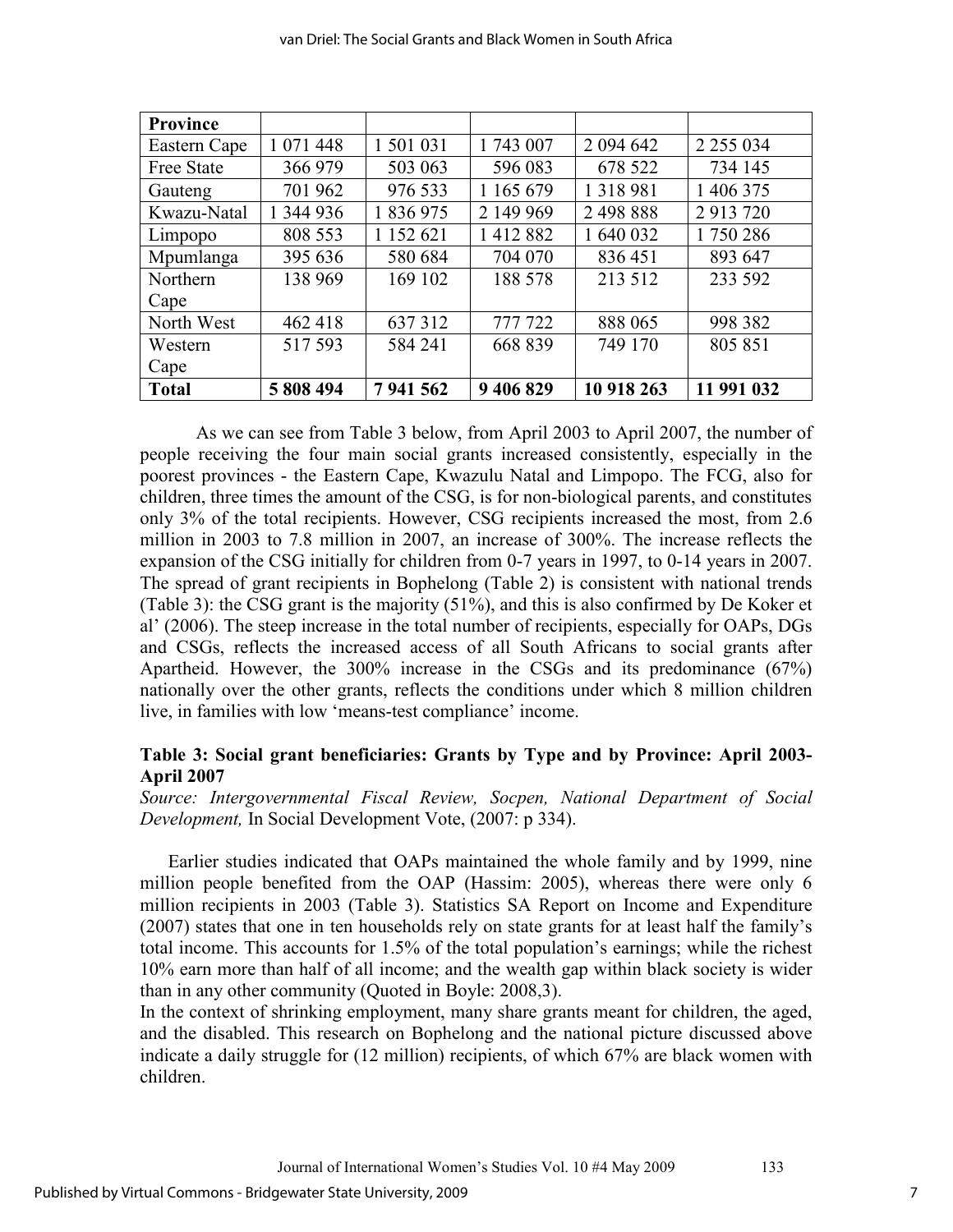Since SA's first democratic elections in 1994, there is a significant increase in social inequality amongst black people (Terreblanche: 2002), especially amongst black women (Hassim: 2005, Makgetla: 2004). For some (Lehulere: 1999, Bond: 2000, and Seekings&Nattrass: 2006), this is linked to the implementation of the government's neoliberal Growth Economic and Redistribution (GEAR) strategy in 1996. Since then one million retrenchments occurred, associated with deregulation, trade liberalisation and lean production. Unemployment is currently at 40%, and 70% of this is people under the age of 30 (Makgetla: 2004). Statistics South Africa (2003) confirms that women generally have lower incomes, higher unemployment and less access to assets than men, supported by Razavi & Hassim (2005: 1). Women also have little promotion and/or training in the workplace, and are locked into gendered jobs (Casale: 2004, Makgetla: 2004). The apartheid nexus of colour, class and gender remain the determinants of deepseated social and economic inequalities for working people, especially black women. This is exacerbated by GEAR policies such as the privatisation of basic services, increased user fees for education and health care, jobless growth and precarious forms of work (Van Driel: 2005). Makgetla (2004) and Hassim (2005), argue that Black women are more adversely affected by poverty and rising unemployment.

In terms of answering the first aspect of the research question: the social grants are the sole income for many family forms, especially single women with children, in Bophelong and SA nationally, and barely keep hunger at bay. The government's stated aim to bring about changes in social relations so that the poor can take control of their own lives (RSA Government: 2006, 15) is a dream, in this context. Indeed, the policies adopted after 1996 arguably militate in an opposite direction to government's stated aims.

This begins to answer the second aspect of the research question on the position of black women. The CSG recipients are predominantly single black women with children and the grants are the main source of their family income (Hassim: 2005, 8 & De Koker et al: 2006, Hunter: 2007). De Koker et al's (2006: 2730) found that nationally CSG recipients were 90% black (African) and 10% are so-called coloured women, with a mean age of 36. In terms of marital status, De Koker et al found that 30% were married and 52% were never married. Sixty-six percent (66%) were biological parents and 85% were sole-caregivers. Clearly black single women with children play a pivotal role in the care and responsibility for children, and the CSG is the main source of income. The interviews with 24 black women, while not a representative sample, enable closer observation of the living conditions of black women grant recipients and their families.

## **A Profile of Black Women Recipients**

Table 4 contains summary information of 24 women recipients interviewed in Bophelong during March to July 2007 (Van Driel: 2007b). The women spoke Sesotho (88%) and Xhosa (12%), and lived with five family members, (including grandchildren). The youngest woman was 23, and the oldest was 65 years.

| Table 5 - Summary Profile of Interviewees, March to July 2007, (n=24) |               |                   |               |       |     |              |
|-----------------------------------------------------------------------|---------------|-------------------|---------------|-------|-----|--------------|
| Age                                                                   | $20-30$ years | $31-$<br>40 years | $41-60$ years | $60+$ | N/A | <b>TOTAL</b> |
|                                                                       |               |                   |               |       |     | 24           |
| $\frac{0}{0}$                                                         | $7\%$         | 45%               | 25%           | 13%   |     | 100%         |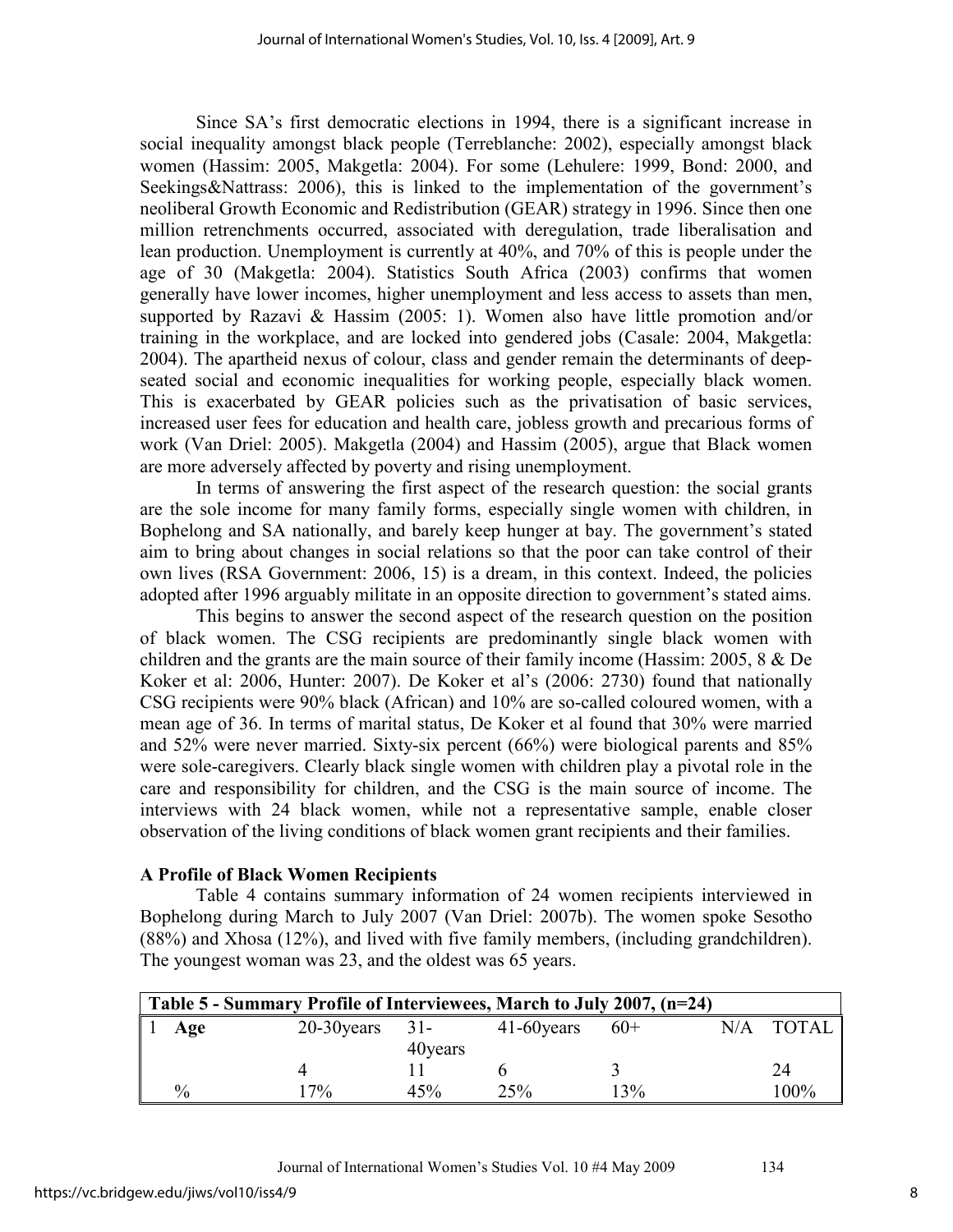| $\overline{2}$ | <b>Grant Type</b>           | <b>OAP</b>     | DG              | FCG            | <b>CSG</b>     | N/A            | <b>TOTAL</b> |
|----------------|-----------------------------|----------------|-----------------|----------------|----------------|----------------|--------------|
|                |                             | $\overline{2}$ | 3               | $\overline{2}$ | 17             |                | 24           |
|                | $\frac{0}{0}$               | 8%             | 13%             | 8%             | 71%            |                | 100%         |
| $\overline{3}$ | Other                       | Domestic       | Caregiver       |                |                | N/A            | <b>TOTAL</b> |
|                | Income                      |                |                 |                |                |                |              |
|                |                             | $\mathbf{1}$   | $\mathbf{1}$    |                |                | 22             | 24           |
|                | $\frac{0}{0}$               | 4%             | 4%              |                |                | 92%            | 100%         |
| $\overline{4}$ | Occupational                | Domestic/      | Farm            | Shop           | Receptionist   | N/A            | <b>TOTAL</b> |
|                | <b>Skill</b> <sup>xii</sup> | Caregiver      | worker          | Assistant      |                |                |              |
|                |                             | 12             | 1               | 3              | $\mathbf{1}$   | $\tau$         | 24           |
|                | $\frac{0}{0}$               | 50%            | 4%              | 13%            | 4%             | 29%            | 100%         |
| 5              | <b>Martial</b>              | Never          | Married         | Widow          | Single         | N/A            | <b>TOTAL</b> |
|                | status                      | married        |                 |                |                |                |              |
|                |                             | 16             | $\overline{3}$  | 3              | $\overline{2}$ | $\overline{a}$ | 24           |
|                | $\frac{0}{0}$               | 66%            | 13%             | 13%            | 8%             | $\blacksquare$ | 100%         |
| 6              | <b>Sole</b>                 | Fulltime       |                 |                |                | N/A            | <b>TOTAL</b> |
|                | children's                  |                |                 |                |                |                |              |
|                | Caregivers                  |                |                 |                |                |                |              |
|                |                             | 19             |                 |                |                | 5              |              |
|                | $\frac{0}{0}$               | 79%            |                 |                |                | 21%            | 100%         |
| $\overline{7}$ | <b>Adult</b><br>males       | Husbands       | Grants          | Unemployed     |                | N/A            | <b>TOTAL</b> |
|                | living<br>at                |                |                 |                |                |                |              |
|                | home                        |                |                 |                |                |                |              |
|                |                             | $\overline{3}$ | <b>Brothers</b> | Son $(1)$ ,    |                | 17             | 24           |
|                |                             |                | (1)             | uncle $(1)$    |                |                |              |
|                |                             |                |                 | Brothers (1)   |                |                |              |
|                | $\frac{0}{0}$               | 13%            | 4%              | 13%            |                | 70%            | 100%         |
| 8              | Family                      | Multi-         | Extended        | Single         | Partnership    | N/A            | <b>TOTAL</b> |
|                | forms                       | generational   |                 | $\&$<br>women  |                |                |              |
|                |                             |                |                 | children       |                |                |              |
|                |                             | $\overline{4}$ | 1               | 16             | 3              |                | 24           |
|                | $\frac{0}{0}$               | 17%            | 4%              | 66%            | 13%            |                | 100%         |

Of the 24 women interviewed, the majority were CSG recipients (71%), in the 26-40 year age group, with a mean age of 36.5. Twenty-six percent (26%) were married/ widowed and 66% had never married. Sixty-three (63) percent were family 'heads'. Family forms were mainly multigenerational (17%), extended (17%) and single parents (66%) looking after biological children as sole-caregivers (79%). Two women had part-time jobs with additional income, (Rita<sup>xiii</sup>, a domestic, works 12 days per month for R400 (US\$ 53); and Katlego<sup>xiv</sup>, a caregiver, works for the DSD for R1 000 (US \$133) per month). The grant is the sole income for 92% of recipients. The profile of the 24 women tends to support more detailed and representative studies by Hassim (2005), De Koker et al (2006), Hunter et al (2007) and the Bophelong Survey (2007), that CSG recipients are largely single women with children, living solely on grant income.

All CSG recipients expressed their preparedness to do any work to earn money but as the sole-caregivers they were structurally hampered - local kindergardens in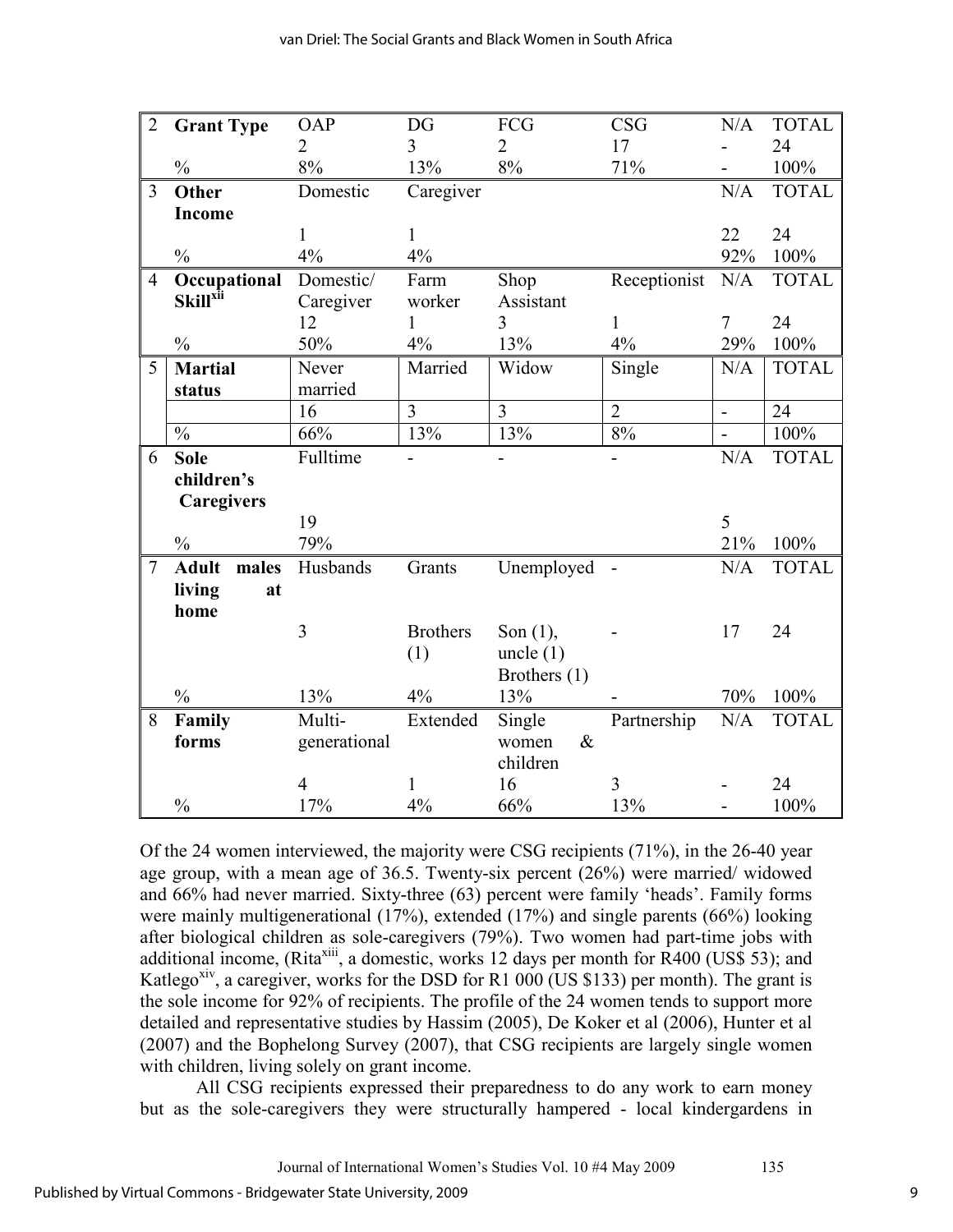Bophelong cost R100 (US \$13) per child per month, excluding food, and recipients get R200 (US \$26) per month. Most recipients (87%) moved from other provinces to live in RDP houses since 1998/9, (13% lived in the old township), and had no family or kin close-by to support them. The normal township practice of leaving their young with relatives was thus not open to most of the women. The women bear historical/structural limitations related to their skill and work histories. Their previous work experience includes domestic work, caring, farmwork, shop assistant and reception work. This confirms the historic pattern of black women's work in SA (Hassim: 2005, Makgetla: 2004). Besides their male children, no adult males lived in 70% of the female-headed homes.

All interviewees said the old township was quieter, safer and less violent - the old houses are bigger with more privacy than the RDP houses. Most women (79%) agreed that despite daily struggles, they were happier without men as 'there was no domestic violence' (sic). They shared some common illnesses, which they related to stress and previous work experience - including asthma (13%), strokes (8%) and high blood pressure (29%). 'Making the grant stretch' meant constantly worrying about food for everyone; whether to buy electricity or school shoes; and what to do when the money is finished and the next grant is far. All interviewees had to mediate children's differences, conflicts and demands, and this was also stressful.

## *What do they use the Grant for?*

 The main needs reiterated were food and money for daily living. Everyone said the grant didn't cover their needs. Lena<sup>xv</sup> said, 'Before the month is out, food is finished and there's no money'. Rita<sup>xvi</sup> said, 'In three days the CSG is finished'. 'People only eat when they have money, when the grant runs out the food runs out<sup>'xvii</sup>. Demands are gendered: Katlego<sup>xviii</sup> said 'The boys want meat for every meal, every day, and this causes tension as there's no money for meat.' Josephine<sup>xix</sup>'s teenage daughters wanted clothes. Mary<sup>xx</sup>, (a DG recipient herself), looks after two disabled brothers, said, 'My brothers fight with me, they think I use their money, but food is expensive'. 'The last days in the month, there's only pap (maize) and left-over fat. Sometimes there's no electricity', said Rita. The interviews confirmed the survey (Van Driel, 2007) results, and the work by De Koker et al (2006): when available, recipients' spend their money on food, electricity, clothes and school fees.

There is some differentiation amongst the grant recipients. Based on the interviews, all CSG recipients live a 'hand to mouth' existence and couldn't afford to use a moneylender as the repayment interest (50%) was prohibitive, except for Rita (who earns additional income as a domestic). The other nine recipients on OAPs, DGs and FCGs – who get 3 to 4 times the CSG amount – use moneylenders, have clothing accounts at Edgars Stores/Jet, bought furniture/appliances on hire-purchase at Lubners, and participate in funeral societies. No recipient could afford to participate in a stokvel, (where money or food is pooled and rotated amongst members). Of the interviewees, the majority (83%) could not afford television sets and cell phones

## *What food is eaten every day?*

All the women wanted to provide meat for lunch on Sundays – a township tradition, but this was not possible. The daily staple is pap (maize) porridge for breakfast,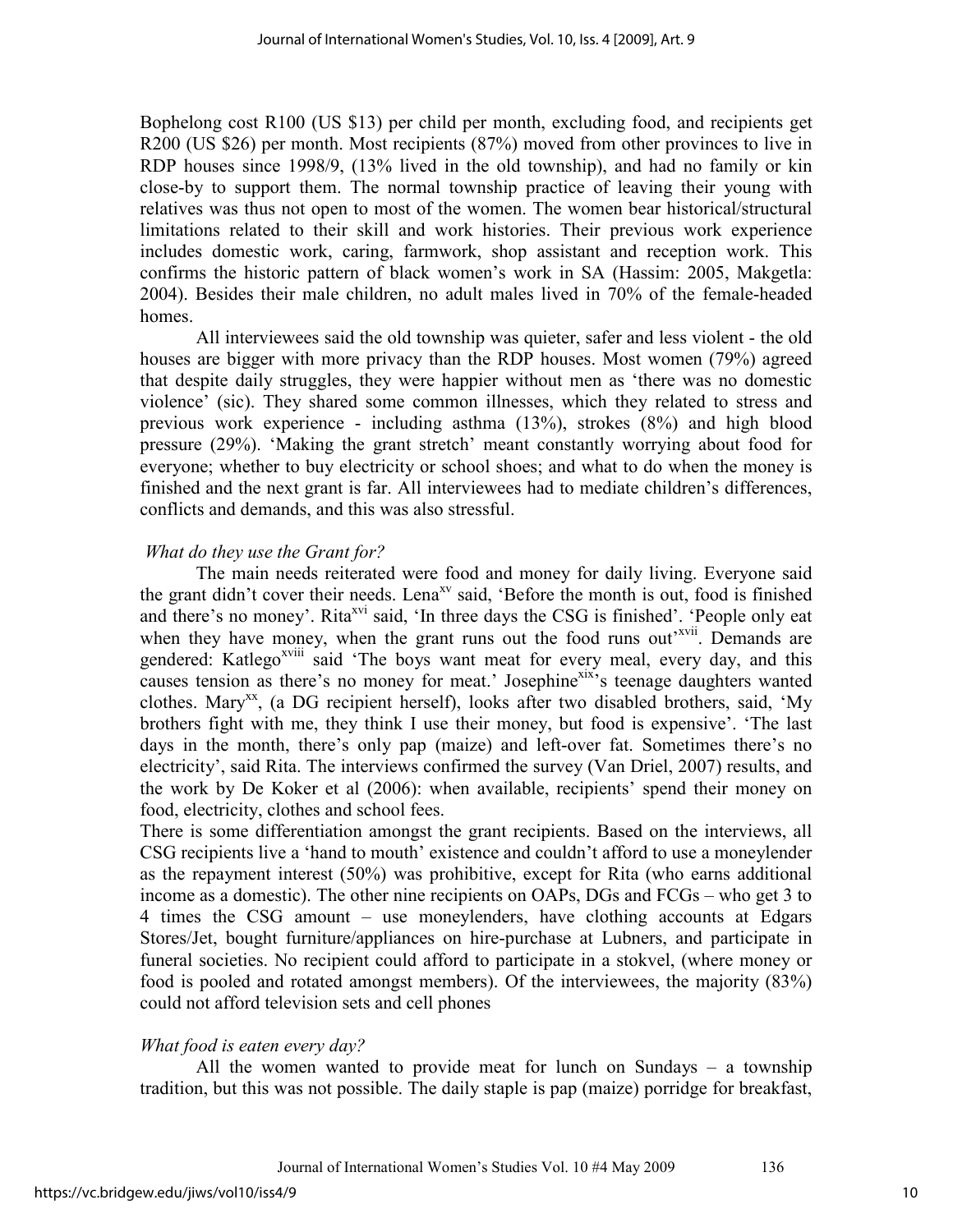black tea, and a piece of bread for lunch, and pap for supper. During the week people eat pap with morogo (a spinach) and potatoes. When money allows, the diet includes chicken feet, pork bones, eggs and maas (sour milk). This was confirmed in the survey (Van Driel, 2007).

All interviewees bought food hampers especially prepared for grant recipients locally, at Olas Store, (groceries) and Nhlapos (a butchery). For example, Hamper 1 includes 12 kilograms of mielie meal, 10 kilograms of white sugar, 2 litres of cooking oil, 1 kilogram of washing powder and 10 kilograms of cake flour – for R177, 95 (US\$23) (Ola: May 2007). A small meat hamper contains beef and chicken pieces, and sausage, for R40 (US \$5). 'People buy fatty pieces of meat, like Rainbow frozen chicken and fatty beef' said one informant<sup>xxi</sup>. Hamper 1 and one small meat pack, costs R217.95 (US\$29) more than the CSG (R200/US \$26) - and excludes basic necessities like vegetables, electricity and medicine. Interviewees spent between R50-R100 (US \$7 to US \$13) each month on prepaid electricity.

Makgetla (2004), confirms that 44% of households with their sole income from a grant had difficulty meeting their food needs. This is worsened when combined with the HIV/Aids pandemic, and the need to eat nutritional food. The survey (van Driel, 2007) confirmed that 33% eat meat once a week, and that some (14%) turn to moneylenders to buy food. Seria (2003) argues that the grants are not keeping up with rising food inflation. Statistics SA (2007) confirms that people on the lower end, including grant recipients, spend 50% of their income on food (quoted in Boyle, 2008). The interviewees also confirmed this (van Driel: 2007b). In addition, the Government's Value Added Tax of 14% is charged on everything - including most foodstuffs (some foods are zero rated), transport, clothes and electricity - reducing the real disposable income of recipients. The result is that many black children under five years suffer serious malnutrition (Patrick& Stephen: 2005: 7).

#### *Daily Struggles, the Grants and Black Women*

The Bophelong Survey indicated a shortfall (in all family forms) between low monthly income and the daily struggle for food security. A clear link exists between low incomes, unemployment and providing for family needs from a grant. Smith and Wallerstein (1992) discuss this as 'survival strategies' and contrast households in developed and developing countries in relation to the cycles of the world economy. They argue that households in the former are dependent on wage labour and therefore too inflexible, whereas in the latter 'income is pooled' and households survive through transfers, (social grants or remittances), wages, market sales, rent, and 'subsistence' (ibid).

Smith & Wallerstein's understanding of households, however, is too generic. There is little reference to family forms, gender, affective social relations (if any) and particular conditions. The survey (Van Driel, 2007a) and the literature (Hassim: 2005 and De Koker et al, 2006), confirmed that predominantly women maintained children in the framework of single women households. As the sole-caregivers, the women had no-one else to 'pool' resources with. Structurally, childcare and subsistence rhythms hamper women's flexibility and mobility to seek work and/or educational opportunities - women often have no time, space and/or taxi-fare to seek work in FWTs.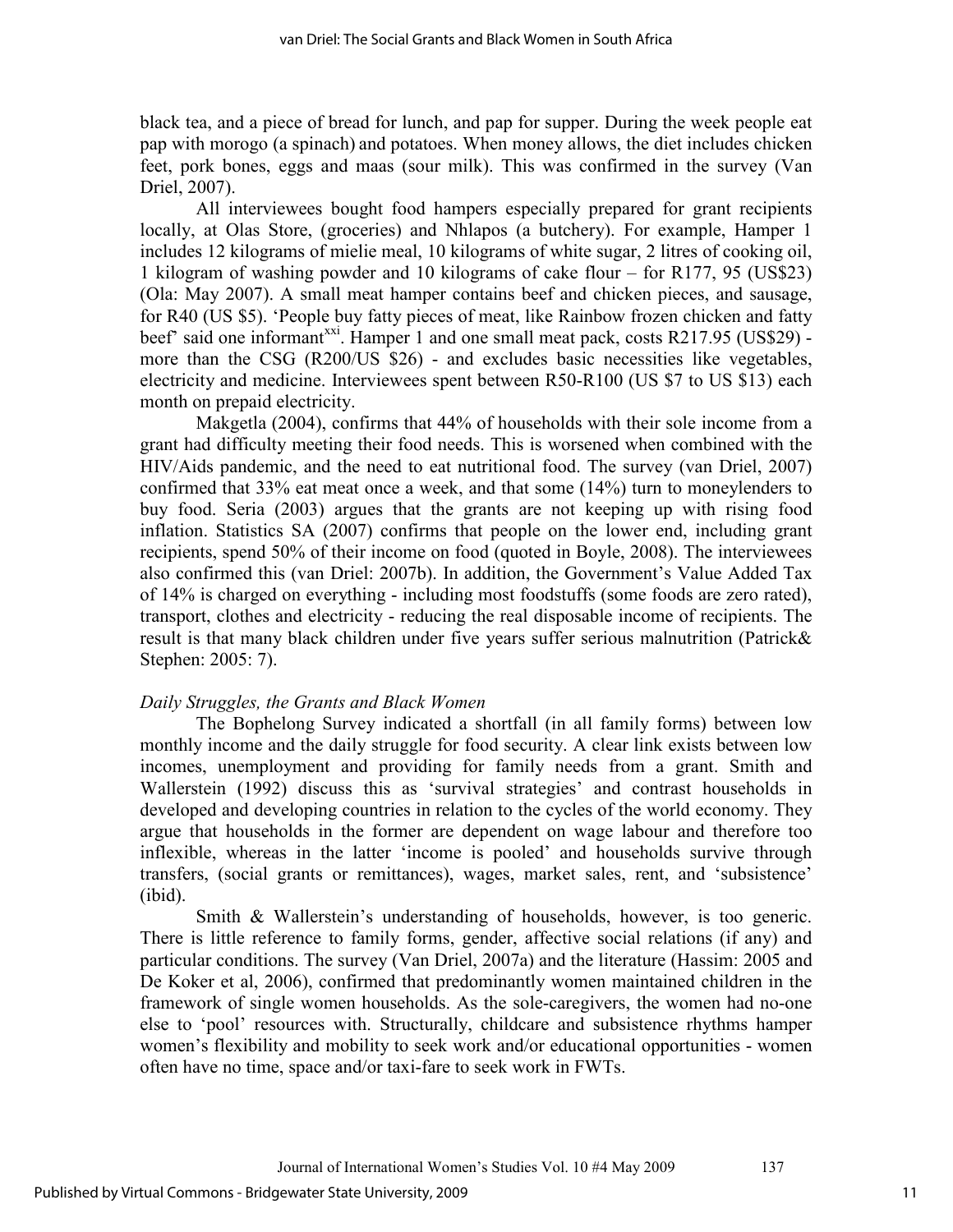For many women, the means to survive is linked to access to resources. The variation amongst recipients getting different grants, discussed above, influences their survival attempts. Some CSG recipients (17%) attempted to supplement their income by selling cakes, chips, traditional beer, roast chicken and knitted jerseys. But additional income is needed for trade of this nature, which is often unsustainable because their sole income is the grant.

 For Smith & Wallerstein, households in the 'periphery' are undifferentiated with no internal struggles. Mosoetsa (2005), however, outlines conflicts over money (including grants), gender, and generational issues in her Kwazulu Natal study. To the extent that the grant is 'pooled' this causes tension in households (ibid). The survey (van Driel, 2007a) confirmed domestic conflicts in 83% of respondents, including over money (34%), unemployment (28%), housework (17%), food (10%), alcohol (6%) and childcare (5%). Interviewees (Van Driel: 2007b) also confirmed conflicts within the family.

The strategies outlined by Smith and Wallerstein (1992) all derive from national income already in circulation, so no expansion of society's productive base takes place. Given the limits of redistribution in the context of a regressive tax regime that increasingly favours those already in employment, the survival strategies these women engage in are not sustainable. The social grant itself is derived from surplus value, which the state allocates in terms of the different social class' 'national share'. This explains the limitations of the grants in bridging poverty and inequality - as no additional sources of value are created and distributed.

## *'Connectedness'*

Bott (1957: 112) argues that amongst the working class, one is likely to find a 'high degree of connectedness'. Bott is referring to the mutual social support amongst people in similar circumstances (ibid). All interviewees turned to neighbours first, and then to friends; and this is confirmed by De Koker et al (2005) and the survey (van Driel, 2007a). This was evident during the research itself. It was difficult to maintain appointments as the women often had to attend to problems in the family and the immediate neighbourhood. The problems included assisting with childcare, accompanying a neighbour to hospital, and assisting someone in labour. Other support included funeral societies  $(8\%)$ , and attending the church  $(60\%)$ . Amongst all the women there is a clear recognition that they can depend on neighbours, friends and each other.

## **Black Women and Social Reproduction in SA**

Based on Burawoy's method (1998) the Bophelong case study is a reflection of conditions nationally. The research confirms the grants' importance as the sole income for 12 million people, across family forms, and the struggle to live on less than R1000 per month. The majority grant, the CSG, is for children from very low-income families, in all family forms, but especially for single women with children. Given the national importance of the grants, especially the CSG, and predominantly women's role in social reproduction, a discussion of black women's position in SA society is possible.

## *Social reproduction*

Engels (1968) and Sehgal (2005), agree that social reproduction includes reproducing production and society in its totality, and this is historically and socially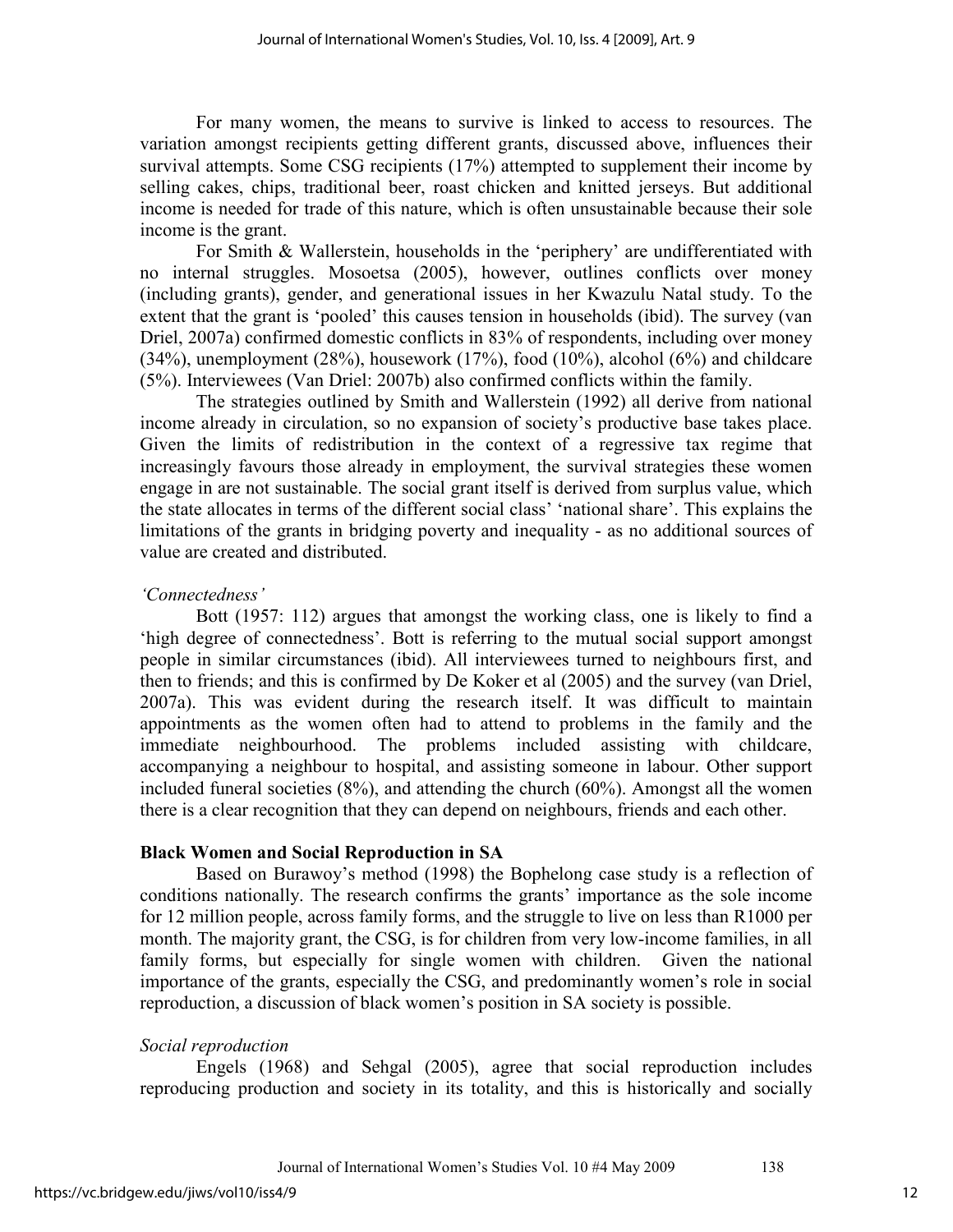determined. Social reproduction includes key aspects of 'species being', that distinguish human beings from animals (Marx, cited in Bakker et al: 2003, 18). Bakker outlines three aspects to social reproduction, namely biological reproduction of the species, the reproduction of the labour force and the reproduction of provisioning and caring needs (ibid).

Under neoliberalism the reproductive gains of the working class historically and internationally, including the social wage, has been reversed. Increasingly, 'socialised risk' and/or important aspects of social reproduction, is based on market fundamentalism, privatisation and the role and responsibility of the individual (Hassim: 2005).

#### *Social grants in a neoliberal context*

While Government's spending on the social grants increased significantly the research illustrates that this has not reversed the drift into poverty by the majority of the population. Neoliberalism as a social and economic doctrine represents a particular response to the crisis of profitability that affected the capitalist world economy in the 1970s (Lehulere: 1999). Following the end of the Second World War the social democratic consensus socialised key elements of social reproduction, including education, provision of basic amenities like water and energy, transport, health, pensions for aged, unemployment benefits and so on (Bezanson & Luxton: 2006). The idea of 'grants' did not feature in this paradigm, as citizenship bestowed certain rights, including access to employment. In its search for profitability, the new neoliberal orthodoxy desocialised these key elements of social reproduction, or at least attempted to. This meant ending state provision or subsidisation of the cost of these elements to the individual citizen. The policy of privatisation of social services and state enterprises in general was thus meant to bring these services into the orbit of the market. While this de-socialisation is proving difficult to complete in the north, in the south, various institutions and social actors have pushed through changes that have realised the de-socialisation of key elements of social reproduction. In South Africa, as the grant was extended to more people, new expenses were being added to their basket. The installation of pre-paid water and electricity meters, the lack of affordable public transport, the rising costs of education, all exert a downward pressure on the real value of the grants. Contrary to Rashad Cassim's (Deputy Director, Stat SA) contention that "The grants have been a central factor in reducing poverty," (quoted in Boyle: 2008), the grants' location in a neoliberal framework has undermined their potentially positive impact.

The discourse of 'grants' is itself a neoliberal discourse. 'Grants' are not regarded as a 'pension' as they bear no relationship to the income the recipient earned when they worked. In this sense, 'grants' are a form of state philantrophy – an attempt by the state to deal with the 'plight of the poor and marginalised'. Grants are therefore not seen as a right earned by the recipient's contribution to national development. The South African state's attitude to grants as a form of state philantrophy, comes up in the way grants are associated with 'dependency' – grants are not payment for services rendered, but are a favour granted by a benevolent state. The way different child grants are valued points to another way in which grants are positioned in a neoliberal discourse. Since women's unpaid labour is not recognised, the CSG makes provision for the child, but not for the mother - whose labour mediates the grant and the needs of the child. It appears that the reasoning is that the biological mother should perform unpaid labour, and non-biological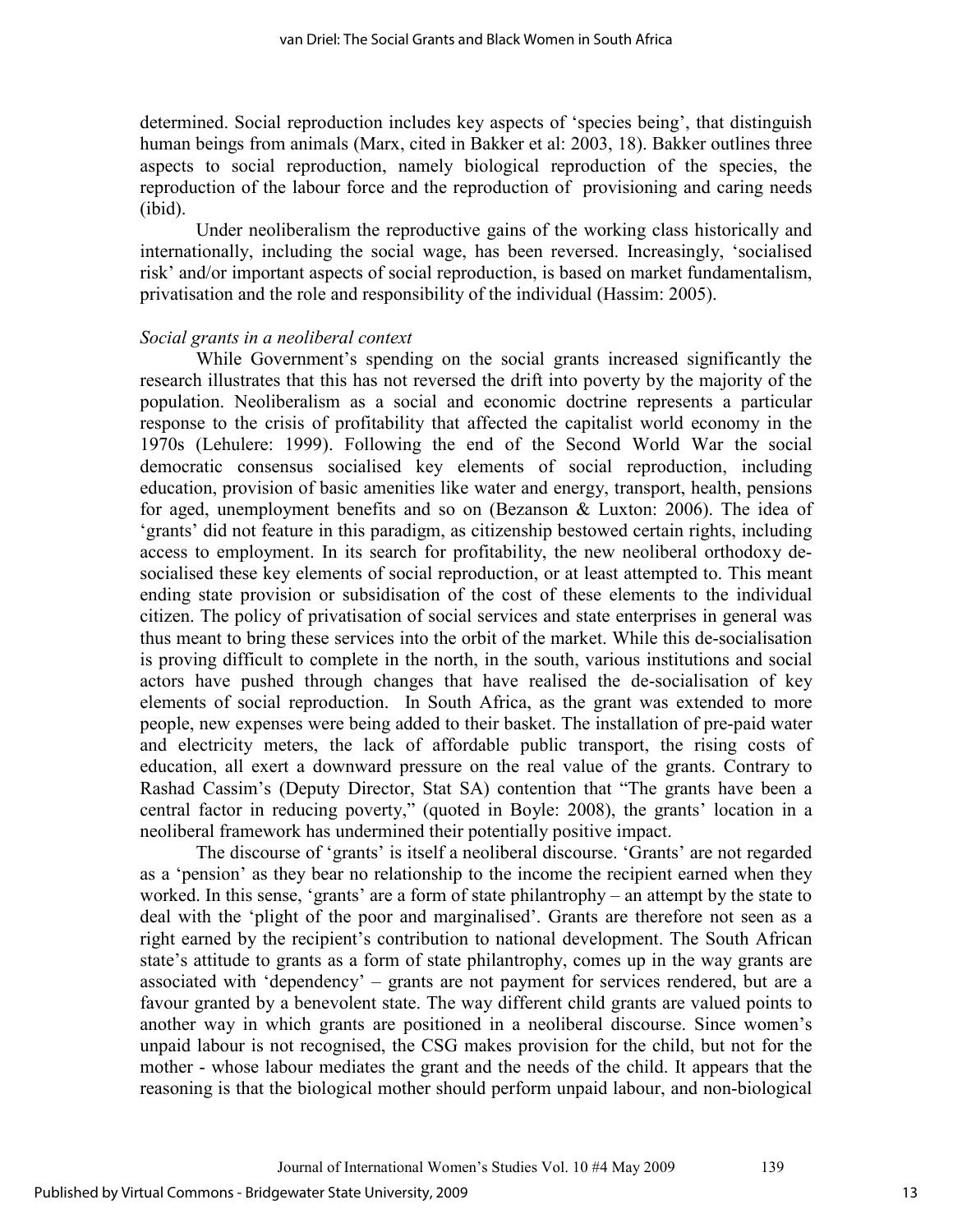mothers should be paid as they are positioned in a similar position to the creche's schoolteacher. Foster-care parents are thus recognised because they are positioned in a manner analogous to the market, whereas biological mothers are not. This contrasts with the State Maintenance Grant (SMG) to parents (largely white women) under Apartheid, acknowledging their labour as primary caregivers. The SMG was replaced by the CSG excluding parents, especially women - in 1997/8.

#### *Black women and social reproduction in SA*

In SA, under neoliberalism, black women bear the burden of social reproduction is in their families (Mosoetsa: 2005). The nature of social reproduction of substantial sections of black working people in SA, especially single black women and children, is based on a social grant. Black women endure daily struggles as sole caregivers. Black women mediate conflicts in the home over money, gender and generational issues, and try to keep children at school. Hunter (2007) indicated that black men are ashamed and refuse to access social grants because of the stigma attached. In Bophelong, only one male agreed to be interviewed, for similar reasons. Given the workload, the grants, especially the CSGs, are viewed as 'women's work'. With the FCGs - three times the CSGs amount – the state lowers the burden on non-biological parents. In comparison, CSG recipients are predominantly black, biological mothers, but they receive one-third of what children on the FCG gets. While all children have similar needs, the state differentiates between 'non-biological' and 'biological' children. Effectively, 'biological' children get less state support thereby increasing the burden on black women. While women are blamed for 'dependency on the grant', the state provides no support for black women between 14 and 60 years, despite their vital caregivers' role in social reproduction – in producing the next generation of workers and providing for 'caring needs'.

Standing (1999: 583) states that under neoliberalism the labour market's demand for workers with specialist-skills is small, compared to the need for workers with no 'accumulated technical skills'. In SA, the demand is for domestics, casual and contract workers, in precarious unskilled and semi-skilled work. Daily, casual workers sit on the edges of black townships, at roadside intersections, waiting for a chance to work.

This is the specific workforce that black women are reproducing, based on the social grant and their unpaid labour. Social reproduction occurs under conditions of impoverishment. The Interviews (Van Driel: 2007b) are indicative of the stress and pressure black women live with on a daily basis.

The task of social reproduction is a significant barrier to black women's general mobility, work options, and training opportunities. Most CSG recipients can't afford township (private) crèches, and only 35% of CSG children between 0-6 attend a crèche (De Koker et al: 324). In general, early childhood development facilities – influencing black children's education and life-chances – are non-existent, including existing township crèches.

In SA single women with children have become a significant family form. During the democratic transition, many women moved into RDP homes. This was (partly) indicative of their new democratic Constitutional rights, black women are no longer minors under husbands, fathers and sons. However, through the specific form of the social grants – especially the 8 million CSG recipients - the state reinforces black women in conventional childcare positions, and in social reproduction in general. Black women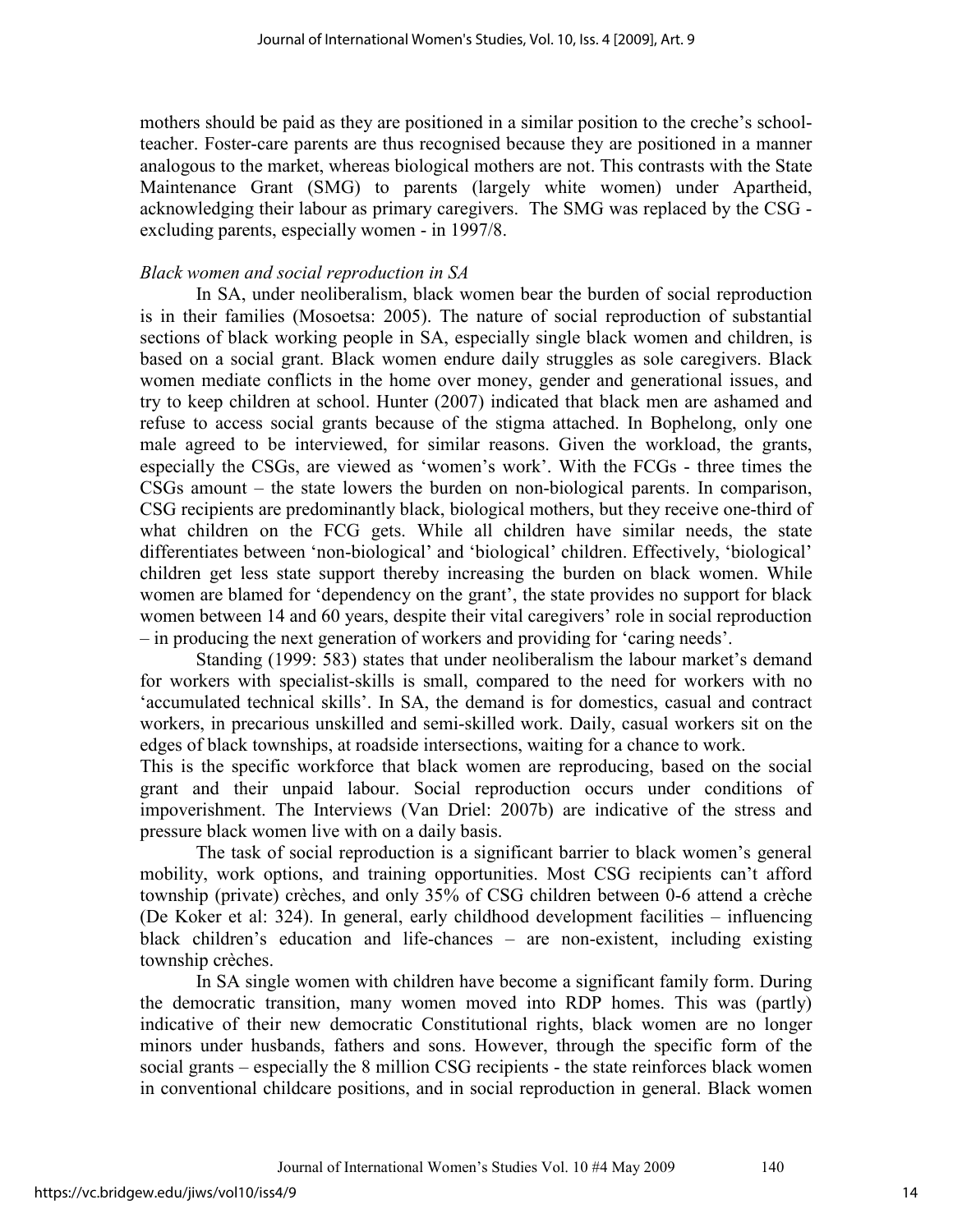with a mean age of 36, at the height of their productive potential, are structurally forced into being caregivers, with little prospect of improving the quality of their lives (and their children), or exercising their human potential. Even though they underwrite the state and capital accumulation with their unpaid labour, black women's work is not socially and economically valued. Black women recipients are made to feel that they are a burden on the state, whereas their impoverishment results from current capitalist restructuring and accumulation patterns (Seekings & Nattrass: 2006). Women's oppression it seems, doesn't hinge on a specific family form, but the way in which social reproduction is organised in its totality. In other words, the sexual division of labour characteristic of the patriarchal nuclear family is not overcome when women move out of this family form. Instead, this sexual division of labour is transferred to the level of society as a whole, and so the role of women as carers is re-established on new historical grounds.

#### **Conclusion**

 In SA the social grants make a difference in people's lives. The grants are a lifeline to recipients and their families, tottering on the brink of poverty, but do not enable recipients to break the cycle of poverty. The reality is that black people, especially women and children are subsisting and sinking into poverty. Black women's own potential and development is structurally hampered as they are responsible for social reproduction. In post apartheid SA, black women's oppression occurs under conditions of democracy, and far-reaching Constitutional rights. The gap between rights and reality continues to widen, and in the long-run this may threaten democracy itself.

#### **Bibliography**

- Bakker, I. , Gill, S. 2003. Power, production and Social Reproduction: Human In/Security in the Global Economy. (Eds) Bakker, I. and Gill, S. Palgrave Macmillan. New York.
- Bezanson, K & Luxton, M. 2006. Social Reproduction Feminist Political Economy Challenges Neoliberalism, McGill-Queen's University Press, Montreal & Kingston.
- Bott, E. 1957. Family and Social Network: roles, norms and external relationships in ordinary urban families, Tavistock Publications Limited.
- Boyle, B. 2008. We are all getting a bit richer, *Sunday Times*, March 9.
- Bond, P. 2000. *Elite Transition: From Apartheid to Neoliberalism in South Africa.* Pluto Press, London & University of Natal Press, South Africa.
- Burawoy, M. 1998. The Extended Case Method. *Sociological Theory*, vol 16, no 1, (Mar., 1998), pp.4-33.
- Casale, D. 2004. What has the feminisation of the Labour Market Bought? Women South Africa? Trends in Labour Force Participation, Employment and Earnings, 1995- 2001, *Development Policy Research Unit, Working Paper 04/08*, School of Economics, University of Kwazulu Natal, Durban.
- De Koker, C. De Waal, L. & Vorster, J. 2006. A Profile of social Security beneficiaries in South Africa, Volume 2, DataDesk, Department of Sociology and Social Anthropology, Stellenbosch University.
- Geertz, C. 2000. Available Light: Anthropological Reflections on Philosophical Topics, Princeton University Press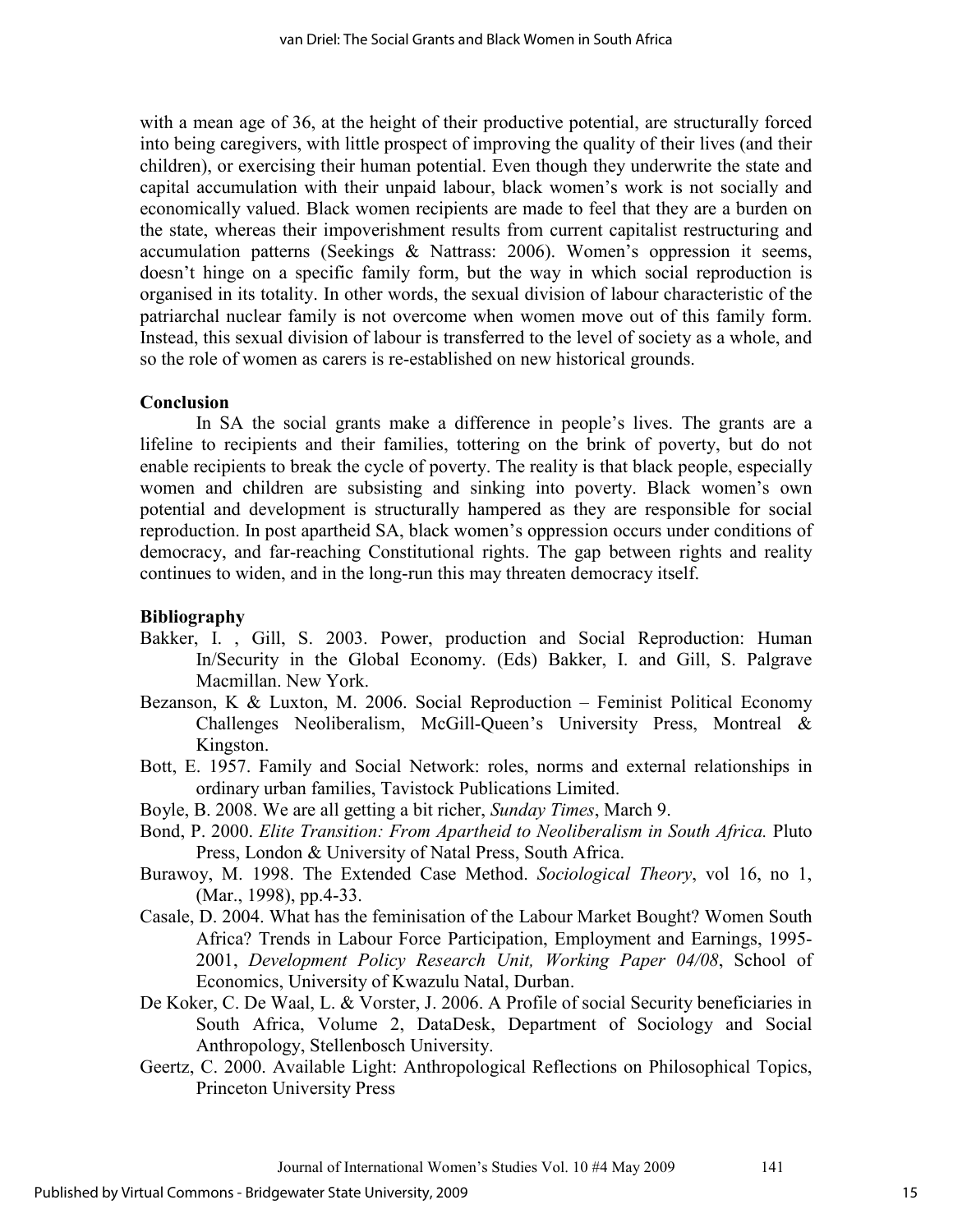- The groundwork Report 2006. Poisoned Spaces: manufacturing wealth, producing poverty, written by David Hallowed and Victor Munnik, Published by groundWork
- Hassim, S. 2005. Turning rights into entitlements: Women and welfare provision in post apartheid South Africa gender. In *Social Research* vol 72: no 3: Fall 2005
- Hlatswayo, 2003. The Politics of Production and forms of worker response at the Iscor Vanderbijlpark Works, 1965-1973, *MA Thesis*, University of Witwatersrand.
- Hunter, N. & Adato, M. 2007. The Child Support Grant in Kwazulu Natal: Perceptions and experiences inside the Household: Research Report 73, October 2007. School of Development Studies, UKZN.
- Lehulere, O. 1999. Gear Blues the morning after, *South African Labour Bulletin*, vol 23(4) pp, 35-40.
- Makgetla, N. 2004. Women and the Economy, *Genderlinks*.
- Motsoetsa, S. 2005. Survival Strategies in Kwa Zulu Natal. *Phd Thesis*, Wits University. Ola: 2007. Food Hampers, May.
- Patrick, M. E, Stephen, CR. 2005 (eds). Saving Children: 2005: A Survey of child healthcare in South Africa, Child PIP Project Leaders
- Razavi, S and Hassim, S. 2006. Gender and Social Policy in a Global Context: Uncovering the Gendered Structure of 'the Social', *United Nations Research Institute for Social Development.*
- Republic of South Africa:
	- ---- 2004. South African Social Security Agency Act.
	- ---- 2006. *Service Delivery Model for Developmental Social Welfare Services*, Department of Social Development.
- Republic of South Africa, Social Development, (www.dsd.gov.za or www.info.gov.za/aboutsa/socialdev.htm : June 2007
- Seria, N. 2003. "Why are food prices rising so fast?", Business Day 1<sup>st</sup> Edition, 17 July.
- Standing, G. 1999. 'Global feminization through flexible labour: A theme revisited' in *World Development*, vol.27 (3): 583-602.

Statistics South Africa, 2005. Census 2001, www.statssa.gov.za

- Statistics South Africa, 2007. Income and Expenditure Report, www.statssa.gov.za
- Seekings, J & Natrass, N. 2006. Class, Race and Inequality in South Africa, University of Kwazulu-Natal Press.
- Smith, J. & Wallerstein, I. 1992. Households as an institution of the world-economy. In: Creating and transforming households. The constraints of the world-economy, Cambridge University Press, pp. 3-27
- Slabbert, T.J.C. 2004. An investigation into the state of affairs and sustainability of the Emfuleni economy, Phd Thesis, University of Pretoria.
- Terreblanche, S. 2002. *A History of Inequality in South Africa, 1652-2002*. University of Natal Press, South Africa & KMM Review Publishing Company, South Africa.
- Van Driel, M. 2005. Neoliberalism and the Struggle for Gender Equality. *Khanya Journal*, October 2005.
- Van Driel, M. 2007a. Bophelong Socio Economic Survey (unpublished research).
- Van Driel, M. 2007b. Interviews with black women social grant recipients (unpublished research).